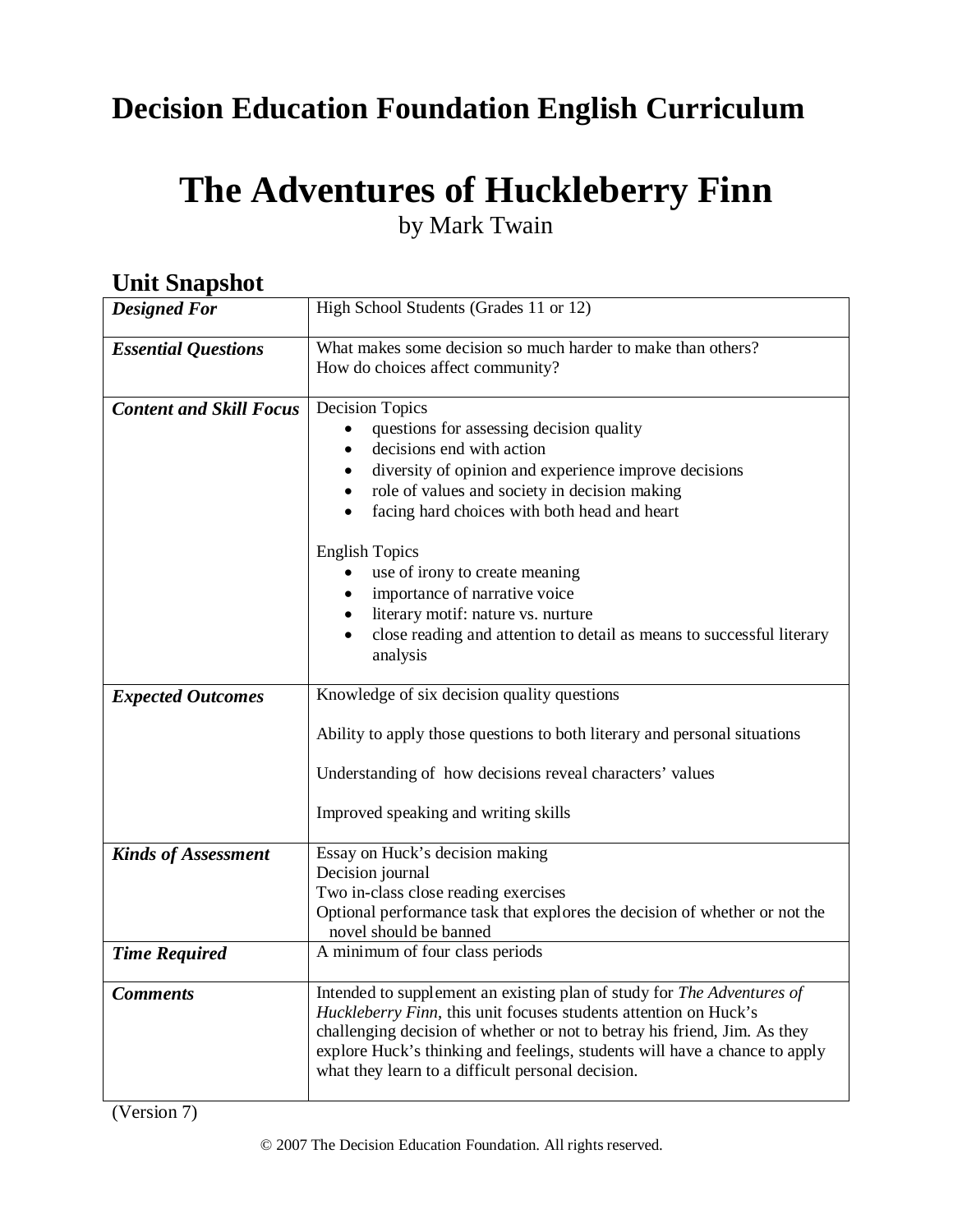# **Overview**

**General Description:** This plan, designed for students in grades 11-12, is intended to be part of a larger unit on Mark Twain's *Adventures of Huckleberry Finn*. Through exercises and discussion focused on significant decisions in the story, students will explore character development, motivation, irony, and conflict in the novel. With minor adjustments teachers can use the material either as an introduction to elements of good decision making, or as a review once students have explored the individual topics in greater depth.

**Duration:** This plan is designed for four class periods, but teachers will need to devote homework time for students to complete the essay assignment and additional class time for the **Optional Performance Task** (see **Assessment**).

**Background and Decision Perspective:** Ever since it first appeared in the late nineteenth century, Mark Twain's novel has inspired lively controversy:

*Adventures of Huckleberry Finn*, first published in America in January 1885, has always been in trouble. According to Ernest Hemingway, it was the "one book" from which "all modern American literature" came, and contemporary critics and scholars have treated it as one of the greatest American works of art. Of all MT's novels, it was also the one that sold best at its initial appearance. On the other hand, it was condemned by many reviewers in MT's time as coarse and by many commentators in our time as racist. In 1885 it was banished from the shelves of the Concord Public Library, an act that attracted a lot of publicity and discussion in the press. It is still frequently in the news, as various schools and school systems across the country either ban it from or restore it to their classrooms. (From *Mark Twain and His* Times by Stephen Railton, English Department, University of Virginia, [http://etext.virginia.edu/railton/huckfinn/huchompg.html\)](http://etext.virginia.edu/railton/huckfinn/huchompg.html)

While Mark Twain's novel is an engaging story about the adventures of an abused boy and a slave on their quest for better lives, as Railton suggests it is also much more. The controversy this novel has stirred up, particularly current issues about language, provide students with a way to enter the conversation about racial conflict that is still a part of American life. Before the first reading assignment, teachers should take the time to help students understand both Mark Twain's purpose to provide an accurate sketch of his times as well as the various reactions to the novel since it was published. Once students understand the context and controversy, they will be equipped to form their own opinions about the racially charged language they encounter. For an introductory framework and specific background lesson plans, the Cherry Hill conflict about teaching the novel is a good place for teachers to start (see [http://www.pbs.org/wgbh/cultureshock/teachers/huck/index.html\)](http://www.pbs.org/wgbh/cultureshock/teachers/huck/index.html). In this unit an optional exercise based on the Cherry Hill situation allows students to take on various roles in deciding whether or not the novel should be banned from high school English classrooms.

This unit plan focuses primarily on one of Huck's most challenging decisions in the novel: whether or not he will turn in his friend Jim because Jim is a slave who belongs to the Miss Watson (Chapter 16). In addition to exploring Huck's thinking and feelings about this dilemma, students will also have the opportunity to apply what they learn to one of their own hard decisions.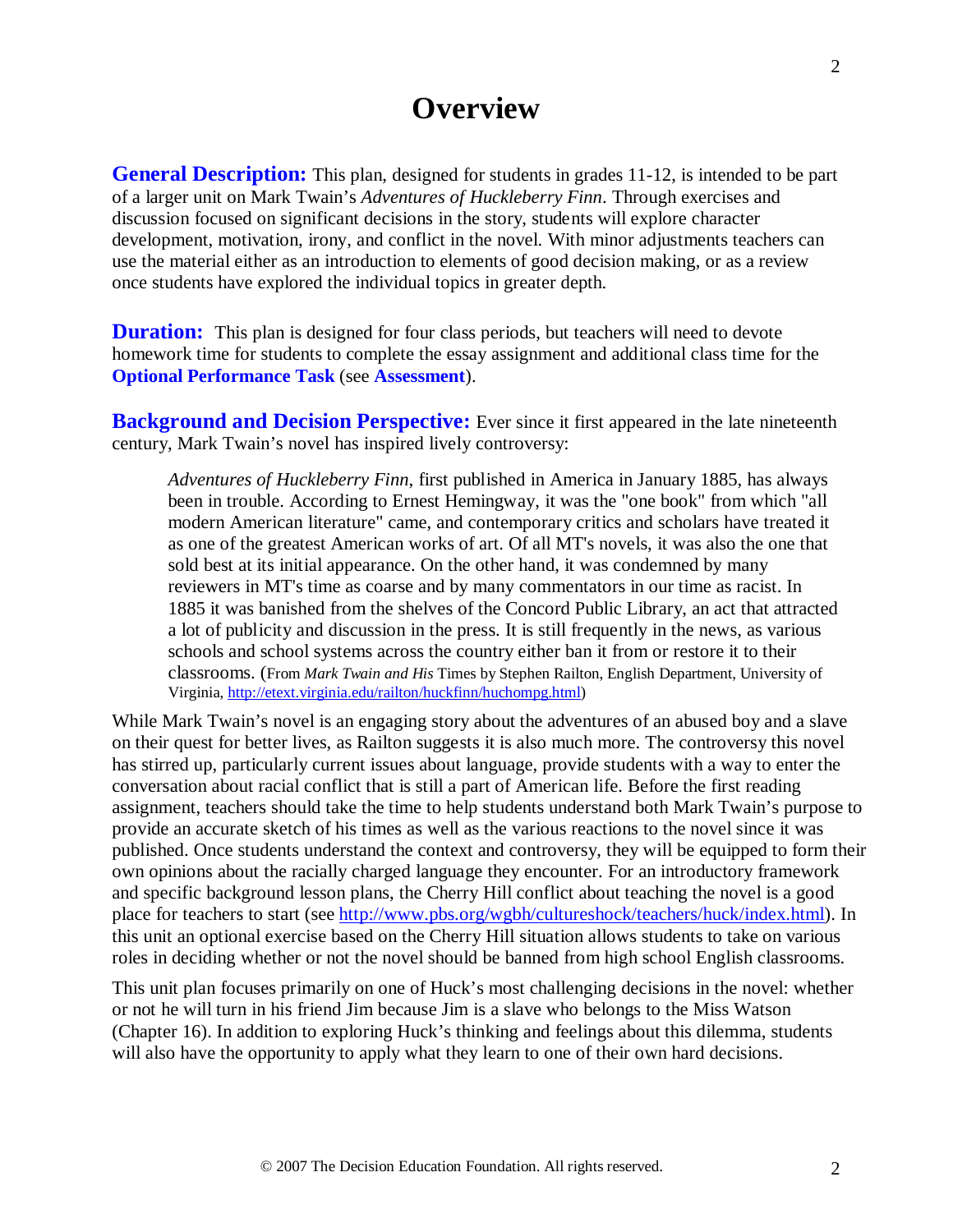# *The Adventures of Huckleberry Finn*  **Unit Contents**

#### **1. Learning Plan**

- **First Class: Difficult Decisions (page 4)** Handout 1—Why is that decision difficult? **(page 6)** Teacher Notes for Handout 1 **(page 7)**
- **Second Class: Huck Changes his Mind (page 8)** Handout 2—Two Decisions in Chapter 16 **(page 9)** Teacher Notes for Handout 2 **(page 11)** Essay Assignment Directions for Students **(page 12)**
- **Third Class: Further Discussion and Writing Workshop (page 13)** Decision Journal Directions for Students **(page 14)** Teacher Resource: Additional Decisions in the Novel **(page 15)**

#### **2. Assessment**

- Essay Assignment **(page 18)**
- Optional Performance Task: *To Ban, or Not to Ban?* **(page 19)**
- Decision Journal **(page 20)**
- **3. Resources on the Web (page 21)**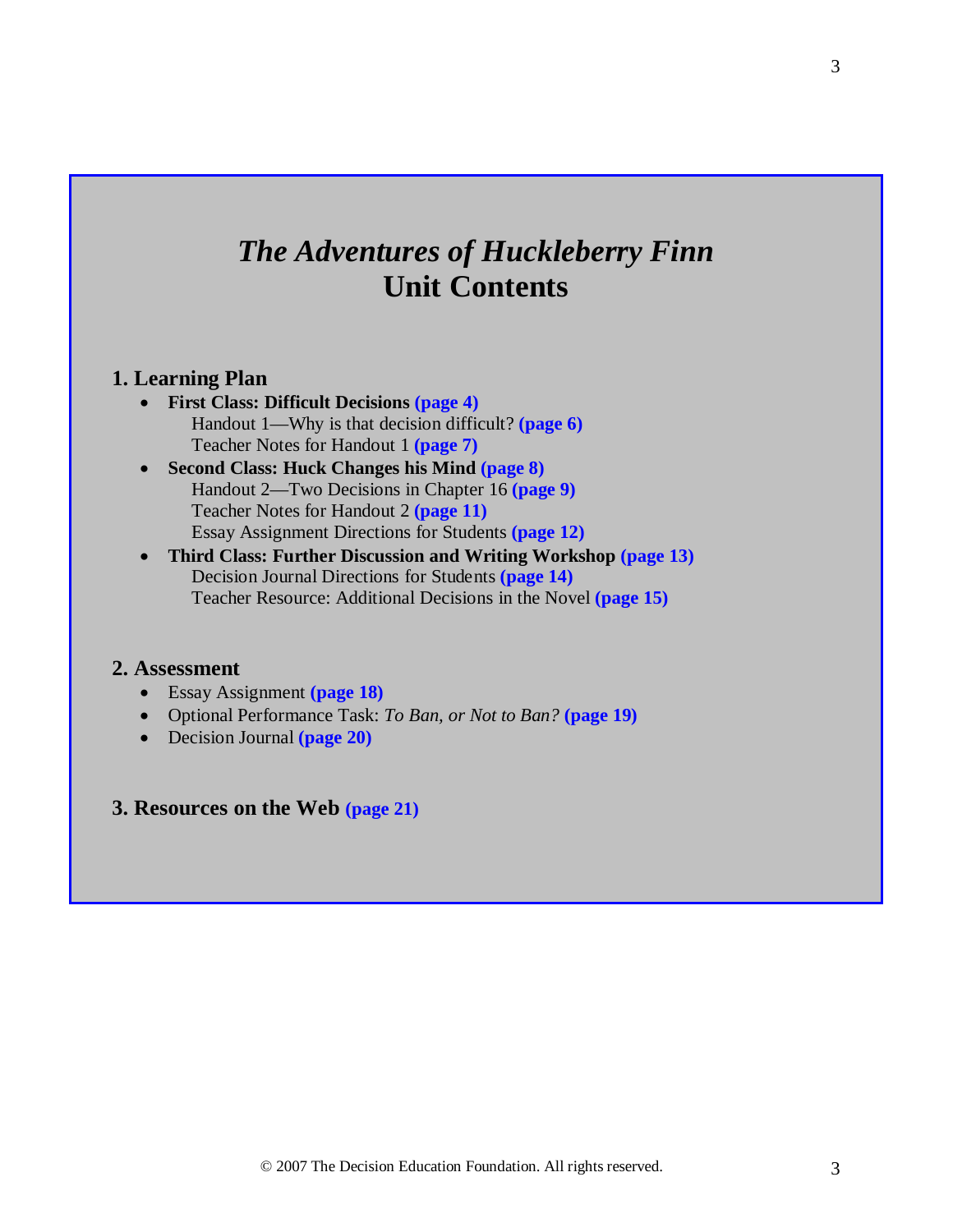# **1. Learning Plan**

#### **First Class: Difficult Decisions**

(immediately before students read Chapter 16)

#### **Materials**

Handout 1—Why is that decision difficult? Teacher Notes for Handout 1

#### **Procedure**

- Ask students to write down three decisions that were easy to make, and three that were difficult. Tell them that no one will see their notes, and they will not be required to share what they have listed.
- Write the following question on the board, and begin a class discussion by soliciting responses from students.

#### **Why are some decisions so much harder to make than others?**

- Once discussion gains momentum, ask students to take a few minutes to think of some future decisions that they expect to be challenging. Ask them to list 2 or 3 examples in their class notes. Remind them they will not be required to share the list.
- After the group has had time to think and list, ask if there are any volunteers willing to share some examples of hard decisions (ones that are appropriate for class discussion). At this juncture, the goal is for students to hear what their classmates view as difficult decisions--avoid discussing details about the choices at this point.
- *Option One:* Once everyone has had the chance to contribute an example, give students **Handout 1**, and ask them to spend fifteen minutes filling it out on their own. Their classmates' contributions may cause them to remember new examples they would like to explore; therefore, explain that they are not required to use decisions from the original list in their notes.

*Option Two:* Have students complete **Handout 1** in groups of four.

• Use the decision diagram to show students how to connect what they find challenging with the decision chain—to see which elements best describe the challenges students have identified. See **Teacher Notes for Handout 1** for more specific directions. The class can complete this exercise individually or in their groups of four..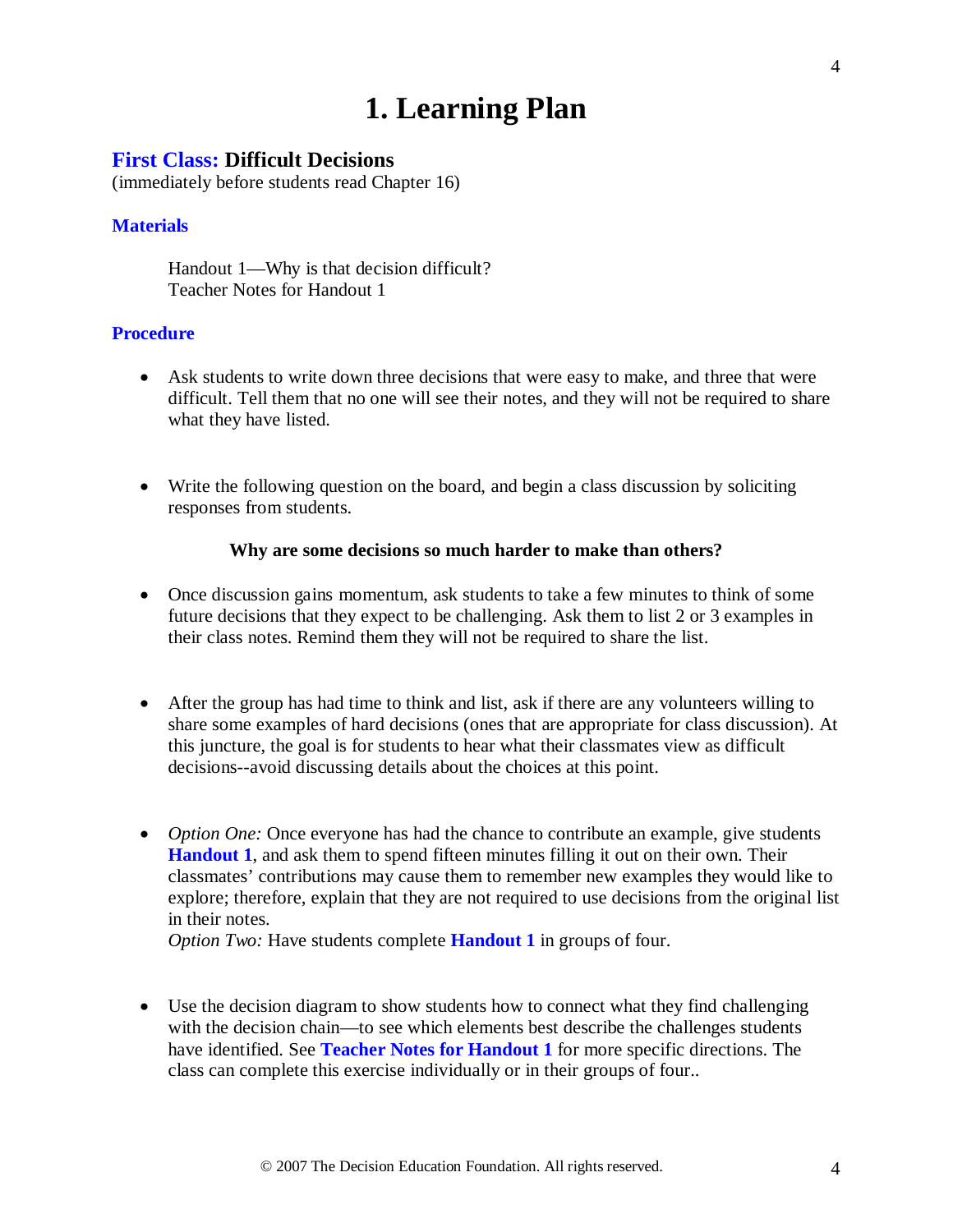• Explain that for homework, the class will look closely at a challenging decision situation Huck Finn faces in Chapter 16. Tell the class to hold on to what they have recorded in **Handout 1** because they will use it in a future exercise.

### **Next Steps**

**Homework Assignment:** Read Chapter 16. List the decisions Huck makes in this chapter.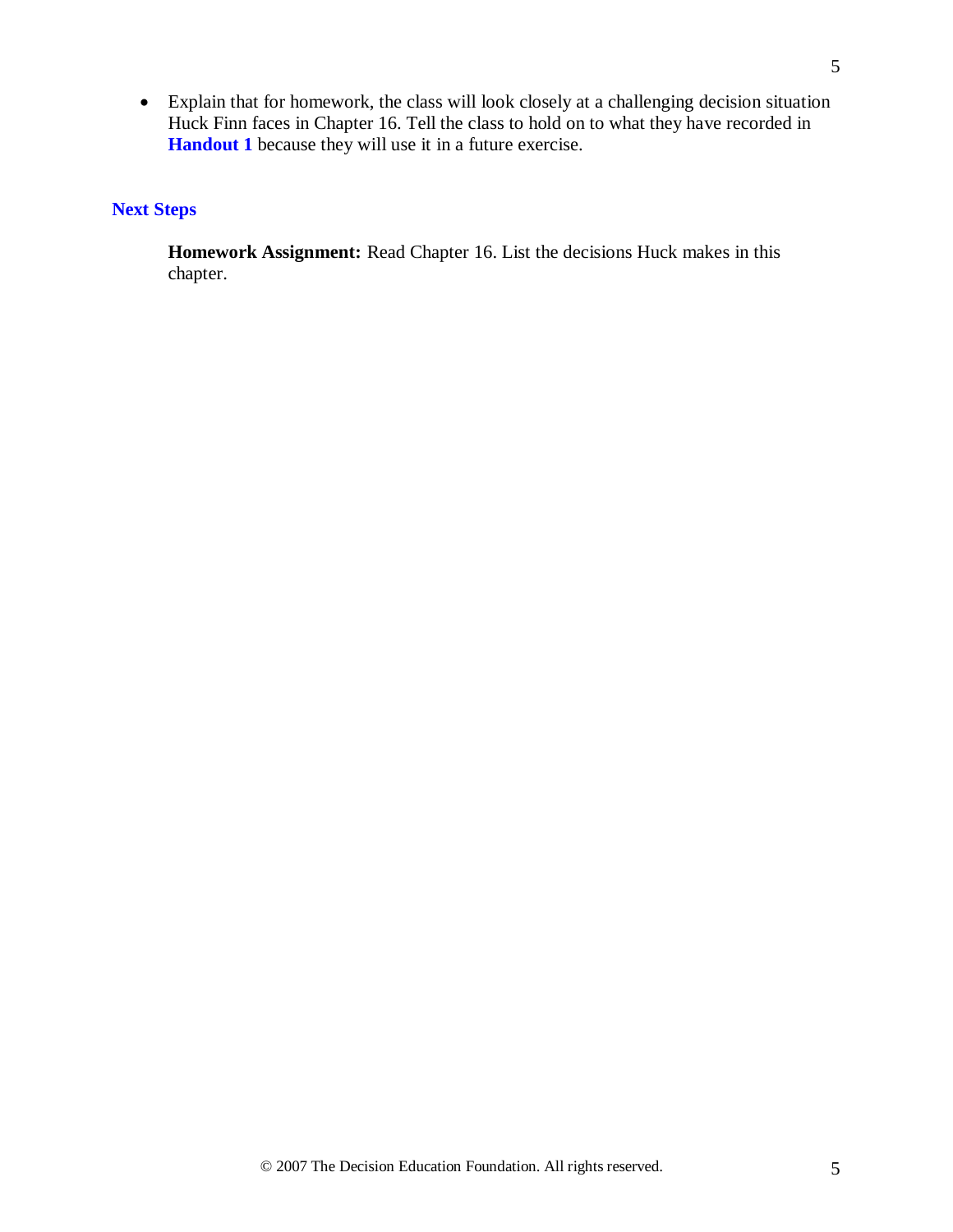# **Handout 1. Why is that decision difficult?**

**Directions:** Inside the arrows on the left, list examples of hard decisions you are making now or expect to make. In the spaces next to each example, say what makes the decisions so challenging.



6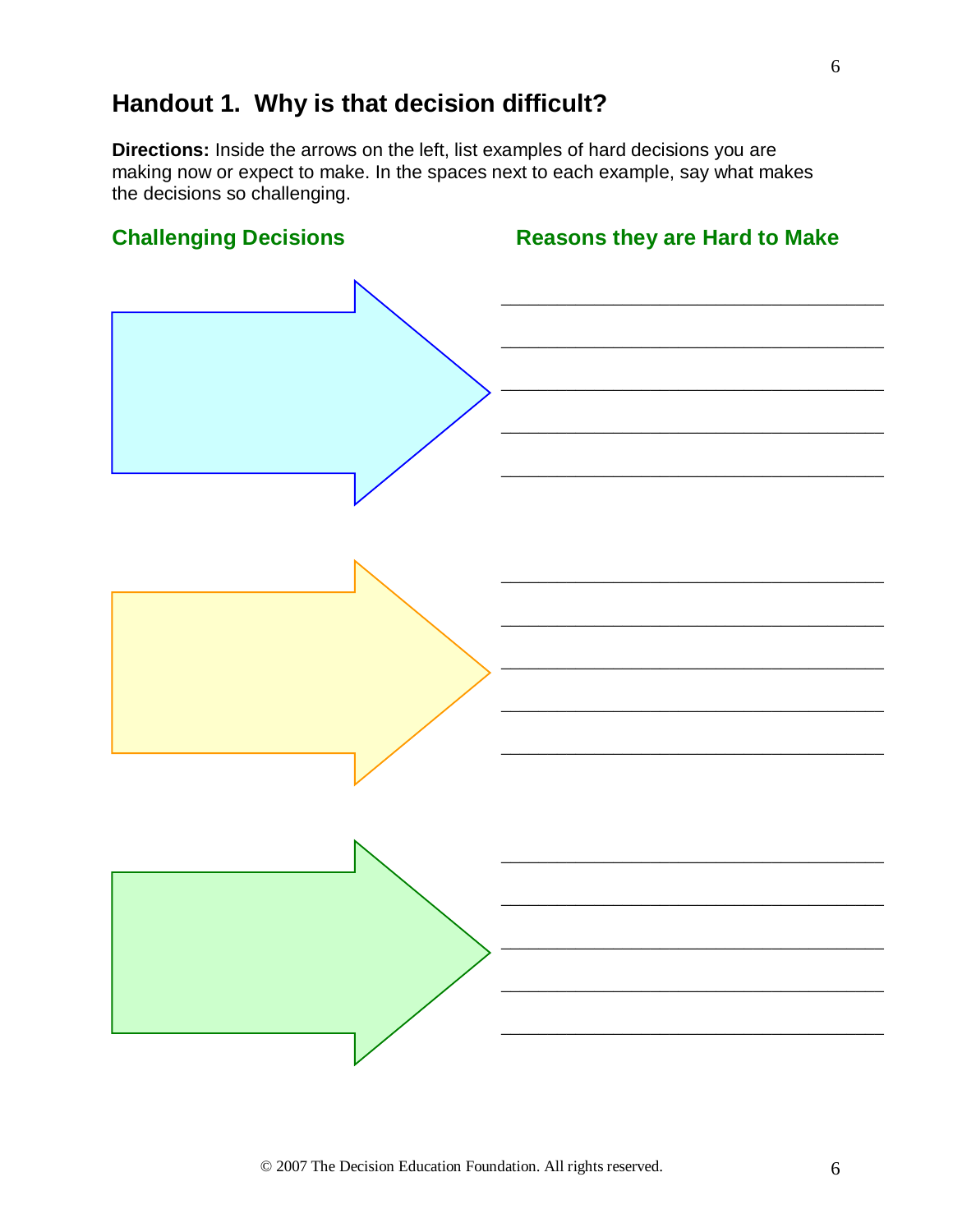### **TEACHER NOTES FOR HANDOUT 1**

**1.** Display or hand out the elements of a good decision diagram below:



**Will I really take action?**

**2.** Then ask students to connect the challenges they have listed with one of the elements. In other words, which element(s) or question(s) would be most likely to address the challenge? Below are some examples of possible decisions, challenges, and the elements that describe them:

| <b>Possible Decision</b><br>-- to spend more time on<br>my homework | <b>Challenge</b><br>there are so many fun distractions     | <b>Elements</b><br>Follow Through-hard to stick<br>with the decision     |
|---------------------------------------------------------------------|------------------------------------------------------------|--------------------------------------------------------------------------|
| --buy a new bike                                                    | there are so many different kinds,<br>it is hard to choose | Information-many models to consider<br>Values-hard to know what I want   |
| --solve a conflict with a friend                                    | might get hurt feelings                                    | Values and Reasoning—what am<br>I willing to risk to get my friend back? |
| --improve the spirit in a<br>nursing home                           | where and how to begin                                     | Alternatives-so many to choose from<br>Frame-how to narrow the scope     |

**3.** Label each challenge with one or more of the elements that it represents. Ask students to keep **Handout 1** and this information for later.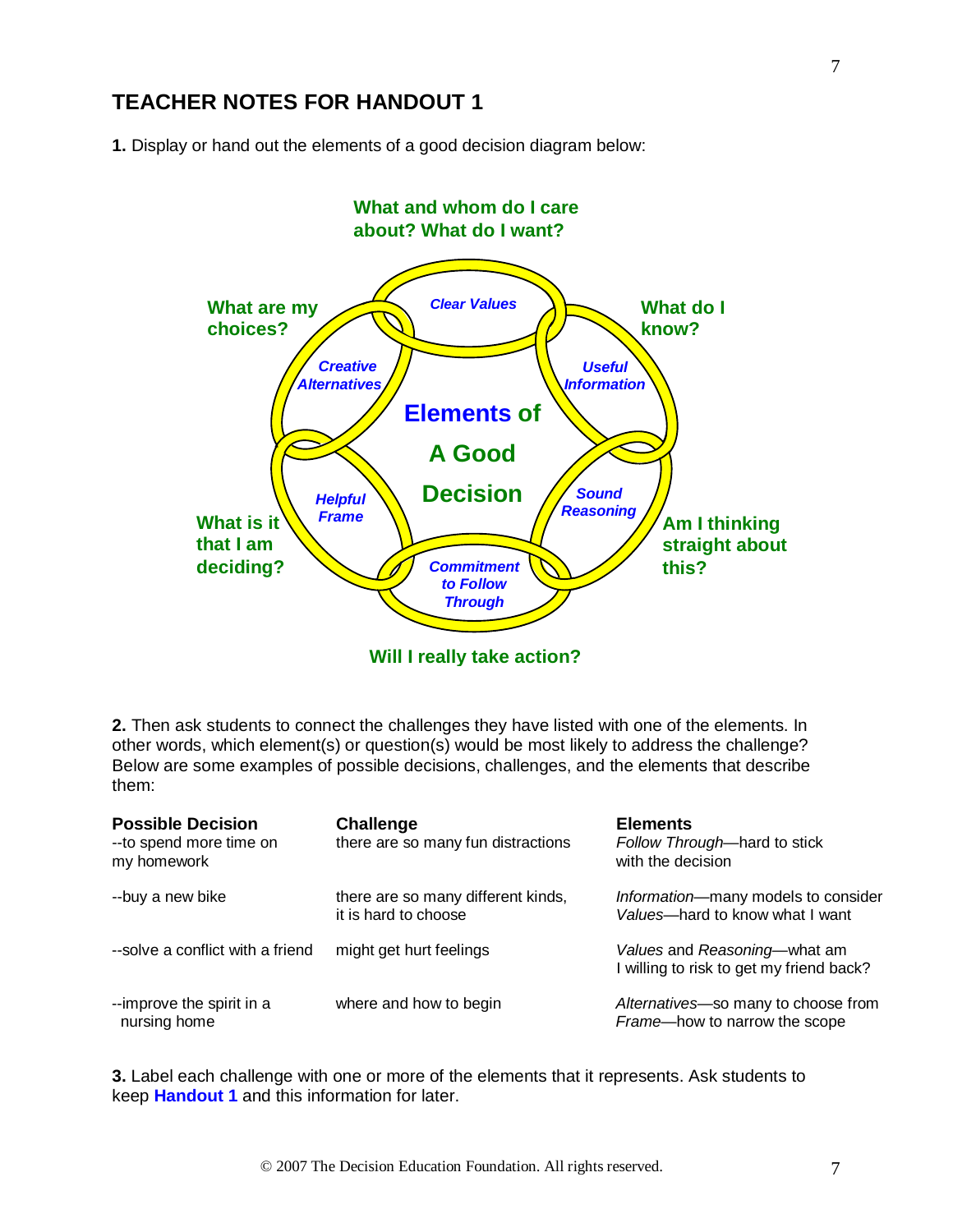### **Second Class: Huck Changes his Mind**

#### **Materials**

Handout 2—Two Decisions in Chapter 16 Teacher Notes for Handout 2 Directions for the essay assignment (see *Assessment*)

#### **Procedures**

- Review plot details of Chapter 16. List the decisions students have discovered in chapter 16. **Note:** Emphasize the following decisions: Huck decides to turn Jim in. Then Huck chooses to lie and save Jim. (By the end of the lesson, students should understand that the first example is not a decision because Huck does not follow through with his choice.)
- To explore Huck's decisions more closely, have students complete **Handout 2**.
- Begin class discussion of student responses. Refer to **Teacher Notes for Handout 2**.

**Guidelines:** If time allows, teachers can devote one full class to the first part of the handout (*Huck decides to turn in Jim.*) and a second class to the second section (*Huck lies and saves Jim.*). During the first class, hand out only the first part and save the second section for the following period.

• Hand out and discuss directions for the essay assignment.

#### **Next Steps**

**Homework Assignment:** Writing Exercise Step 1: Choose a topic.

Ask students to review class notes as well as **Handouts 1 and 2** to choose one of the three essay topics (see *Assessment*). They should bring brainstorming notes and a rough outline to class for group discussion.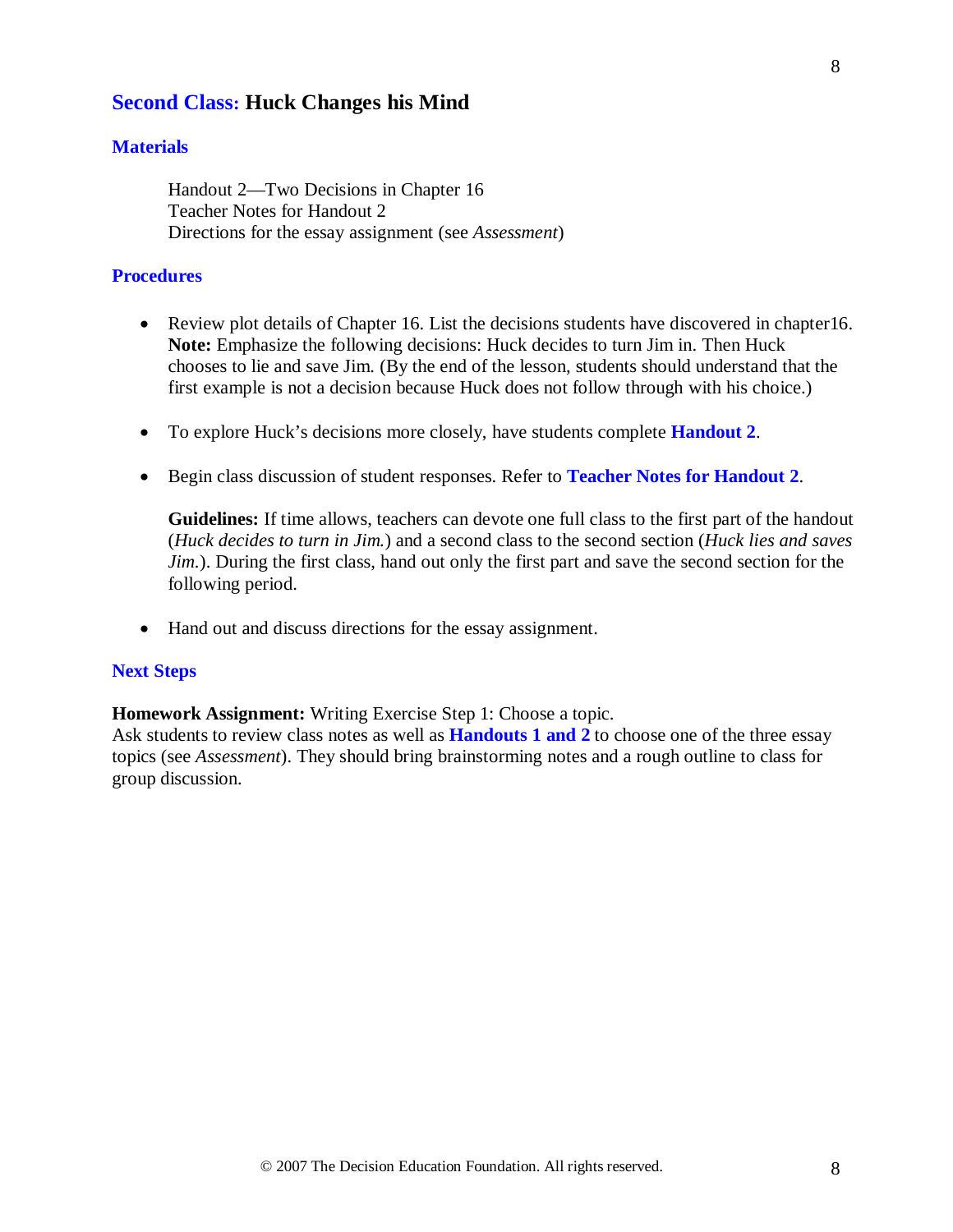### **Handout 2. Two Decisions in Chapter 16**

As Huck faces different adventures on his journey down river, we watch him grow. At the end of Chapter 15he discovers empathy:

*It was fifteen minutes before I could work myself up to go and humble myself to a nigger; but I done it, and I warn't ever sorry for it afterward, neither. I didn't do him no more mean tricks, and I wouldn't done that one if I'd 'a' knowed it would make him feel that way.* (p. 89)

The trick he plays on Jim teaches Huck that some of his assumptions based on views of the community that raised him are untrue: Huck learns that friendship and human feelings are not limited by race. A runaway slave cares for him more than Pap—his closest "kin," and Huck regrets the pain he inflicts on Jim.

Chapter 16 describes another important incident that reveals more about the orientation of Huck's moral compass. As you explore two of his decisions, see if you can distinguish Huck's true character (nature) from the lessons he has learned from those who raised him (nurture).

### *Huck decides to turn Jim in.*

1. Reread Chapter 16, pages 90-92 (stop at "He jumped and got the canoe ready.") and note all of the places where you observe Huck using his *mind.* Wherever you see him thinking or reasoning out an argument, draw a brain in the margin.

List two examples of Huck's reasoning. Once you have briefly described his arguments, pick one and respond below to the following question: *Is Huck thinking straight?* Explain your opinion.

2. Now read the pages again, but this time look for all of the places where you see him using his *heart.* Use a different color pen and wherever you see Huck express a feeling or emotion, draw a heart in the margin.

Describe the change in Huck's feelings. Where and why do his feelings change in this passage?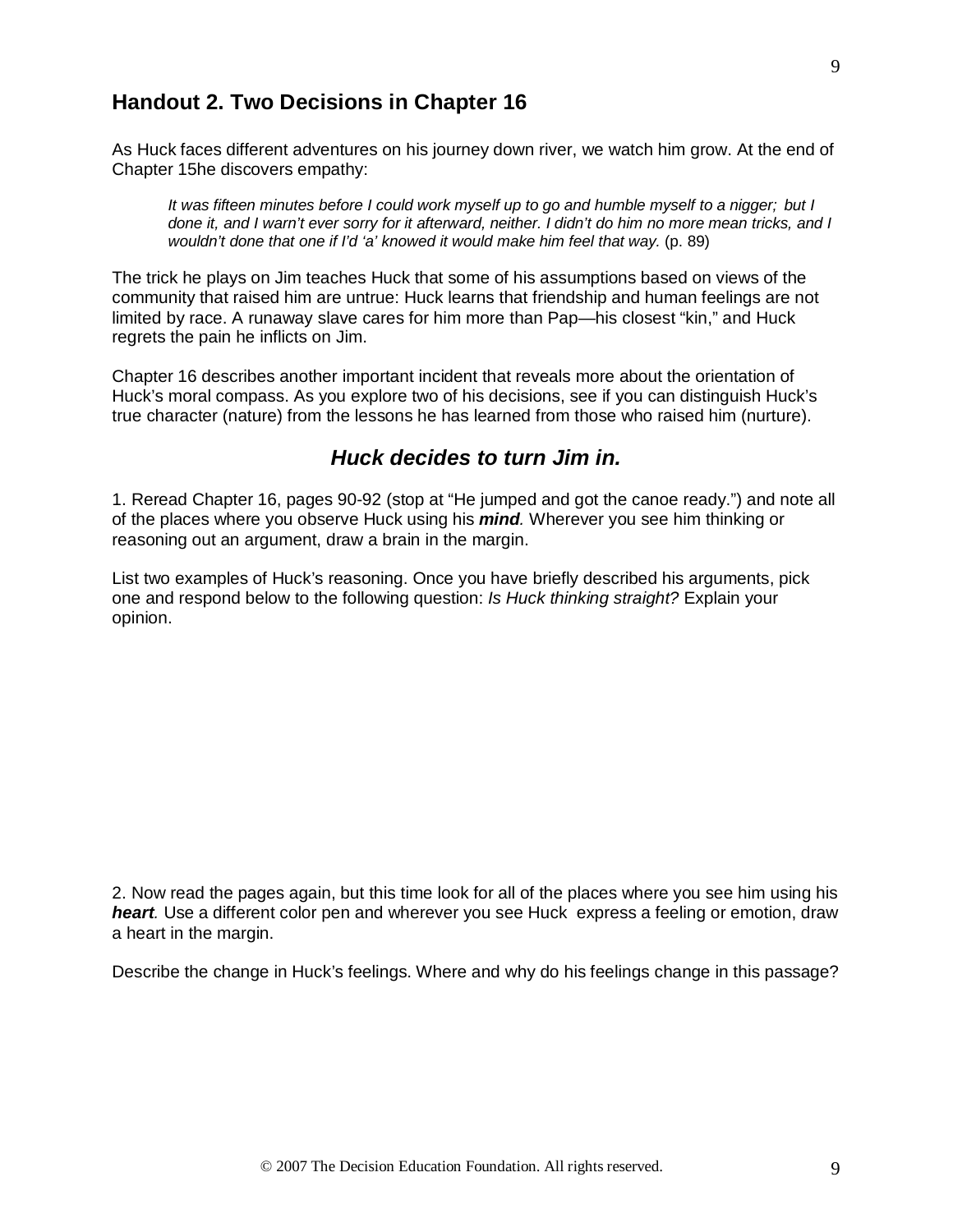3. Reread the second part of this incident: pages 92 (begin at "He jumped and got the canoe ready" ) through page 95 (stop at "Towards daybreak we stopped"). Mark with brain and heart drawings the places where you see Huck using analysis and feelings as you did on the previous pages.

a. List Huck's reasons for changing his mind. Is he thinking straight here?

b. How do Huck's feelings influence his thinking? Does he rely more on *head* or *heart* in making this choice? Explain.

c. Earlier in the novel when Huck first finds out Jim is a runaway slave, Jim reminds Huck he promised not to tell. Huck makes the following statement to Jim:

Well, I did. I said I wouldn't, and I will stick to it. Honest *injun*, I will. People would call me a low*down Abolitionist and despise me for keeping mum—but that don't make no difference. I ain't agoing to tell."* (page 50)

How is this earlier incident and statement related to Huck's decisions in Chapter 16? What do we learn about Huck's values? commitment to follow through?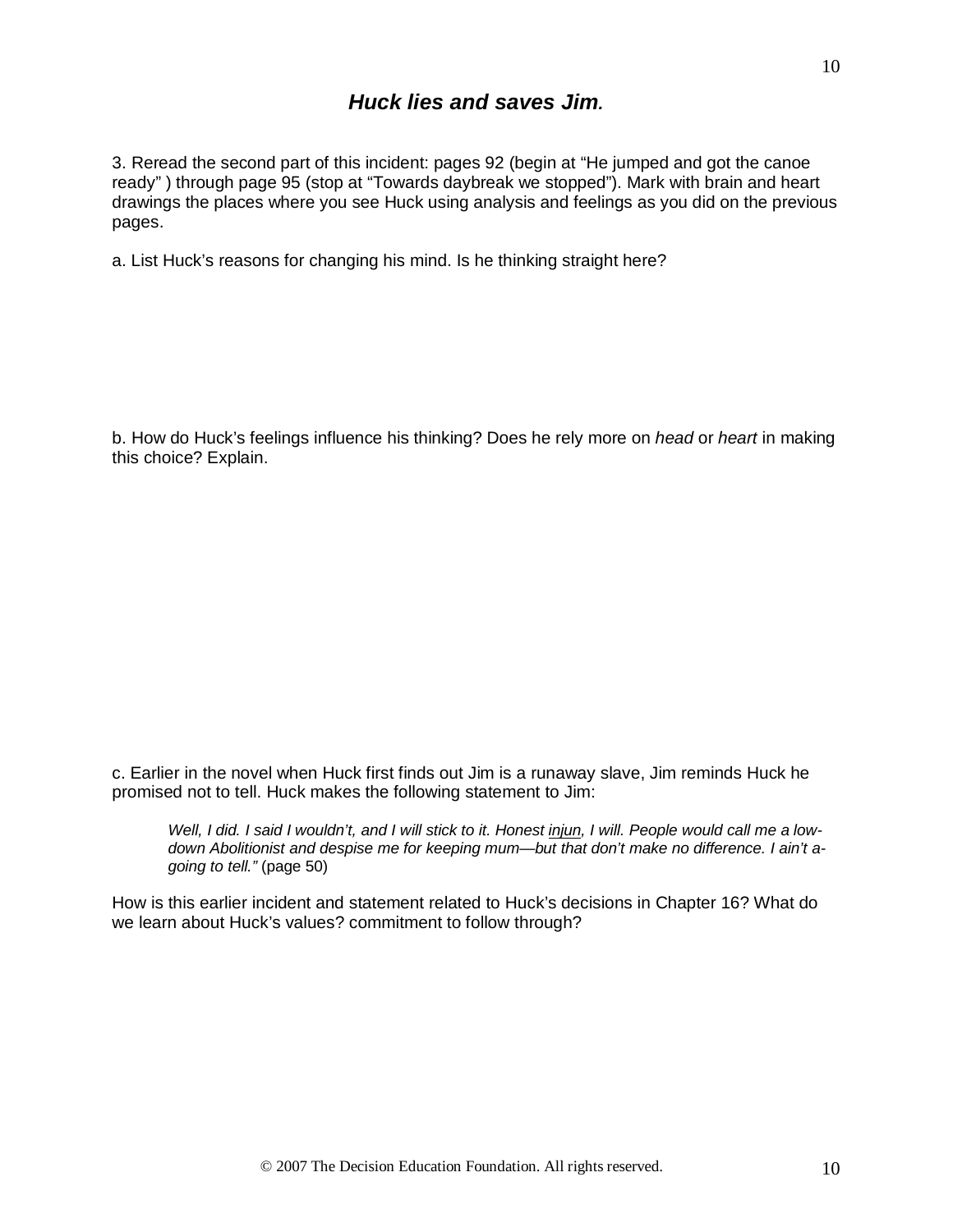## **Teacher Notes for Handout 2** *Some points to emphasize during discussion*

#### *Huck decides to turn Jim in.*

- Ask students to consider who is involved with this decision. While Jim's comments about being free are what begin to bother Huck, it is "voices" from his past that cause the problem with his conscience. Ask students to list the names of the people who have influenced Huck (Pap, the widow, Miss Watson, Judge Thatcher, Tom) and to describe their various forms of influence. The decision concerns Huck and Jim, but we could also argue that others from Huck's past are also involved through what they have taught him—he cares about their views.
- Huck's concern for Miss Watson begins to weigh more than his concern for Jim. Ask students what they think about Huck's feelings for Miss Watson here. How is our view different? Mark Twain's view?
- Notice Huck's reaction to Jim's idea of hiring an "Ab'litionist." What is Huck's view of abolitionists? (Connect later with passage from page 50 cited under the *Huck lies and saves Jim* exercise.)
- Ask students to explore the irony of Huck's statement: "I was sorry to hear Jim say that, it was such a lowering of him" (page 92). Huck's moral outlook is upside down here. We admire Jim's dedication (as a father under extremely difficult circumstances) to reuniting his family. While Huck is shocked by Jim's statement that he would consider stealing, the boy fails to see the more shocking fact that this father must even consider buying or stealing his own children to reunite them with their parents. Ask students to explore the following different views apparent here: Huck's, Mark Twain's, and (possibly) the reader's. Ask them how irony leads to meaning. For example, Mark Twain startles us with the irony of Huck's statement thereby making us think carefully about the situation. Through Huck's odd combination of words and action, Mark Twain causes the reader to think about right and wrong, Jim's desires, Huck's feelings, the work of abolitionists, and the outrageous idea of treating human beings as property.

#### *Huck lies and saves Jim.*

- Even though he still feels "bad," Huck's own nature and experience have overcome the more destructive influence of others on his life (nurture—what and how we are taught to live and behave).
- Note that Huck's moral perspective is upside down here because of some of the more limiting lessons he has been taught about race and society. Ask students to think of ways that their own background and upbringing might have limited their perspectives. Ask them also to consider examples of experience or teaching that has widened their perceptions.
- Emphasize that good decision making thrives on diversity of perspective and opinion.
- Huck's decision to lie and save Jim marks an important step in his education: in this situation we watch him weigh various views and make an independent choice based on his own thinking and feelings. His experience so far on the raft has taught him to disregard a lesson from his past—that Jim is no more than a piece of property with no feelings or important human ties (family).
- Ask students to consider the difference between getting help with a decision (to clarify values and gather useful information) and relying too much on the view of a close friend, peer group, family member, teacher, or other influence.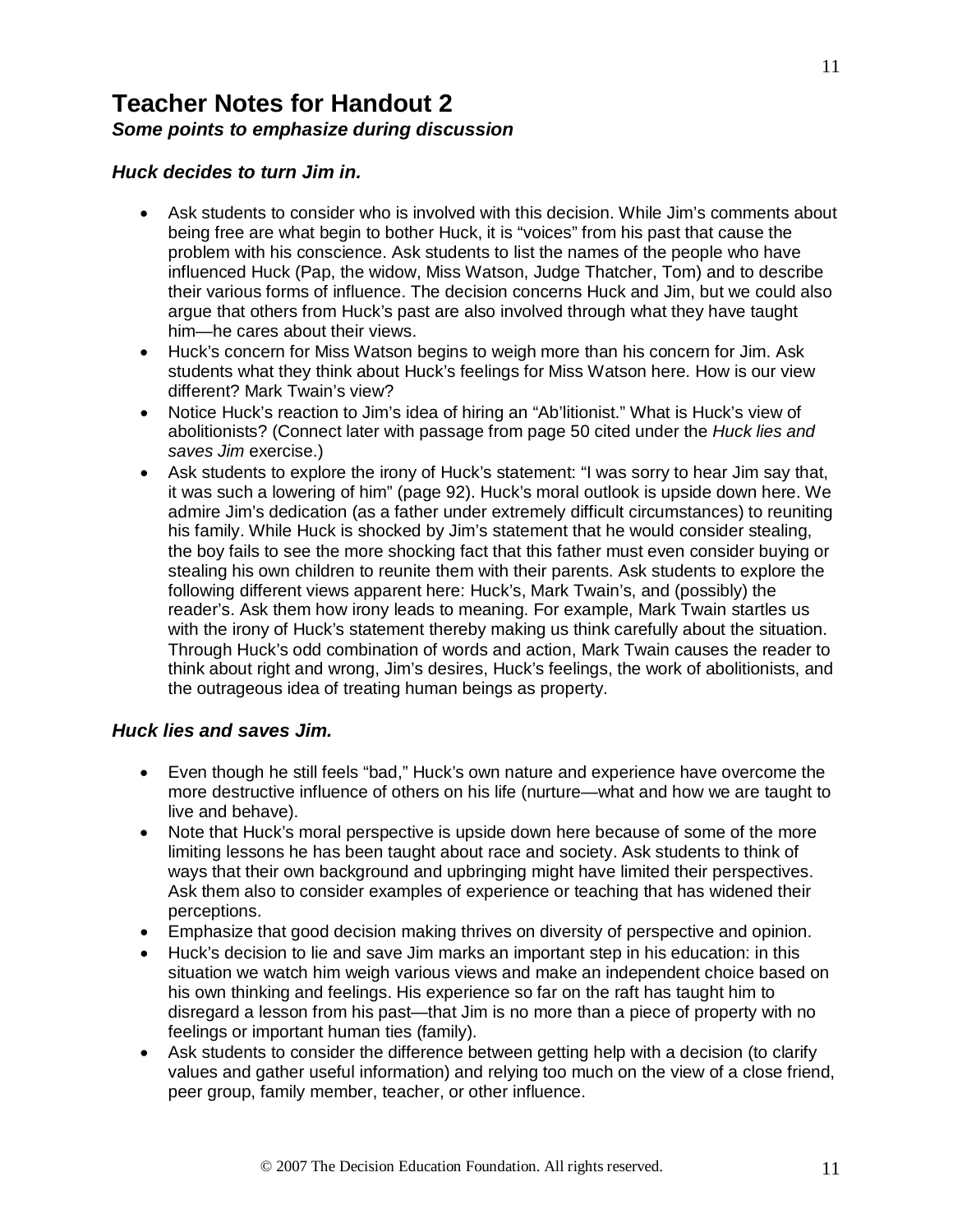### **Essay Assignment**

**Directions for Students:** Your task it to write a clear, coherent, and convincing two-five page essay about one of the topics below. This writing assignment will give you the opportunity to reflect on what you have learned in this unit, your opinions of Huck, and your own life. Remember at the end of the process to create your own essay title—one that reflects what you think is the most important idea in your paper.

**1. Huck's decision.** Why is Huck's decision so challenging for him? What does he care about? Does he commit to follow through with his choices?

**2. Huck's character.** Huck calls himself a "low-down Abolitionist," and some characters in the novel might classify him as a liar and a thief. What do you think of Huck's character (moral compass, actions) up to this point in the novel? Do you admire his decisions? Explain.

**3. Huck and me**. Compare your decision making with Huck's. Use one of the challenging decisions you defined earlier in this lesson, and discuss the similarities and differences between the way you made your choice and Huck makes his.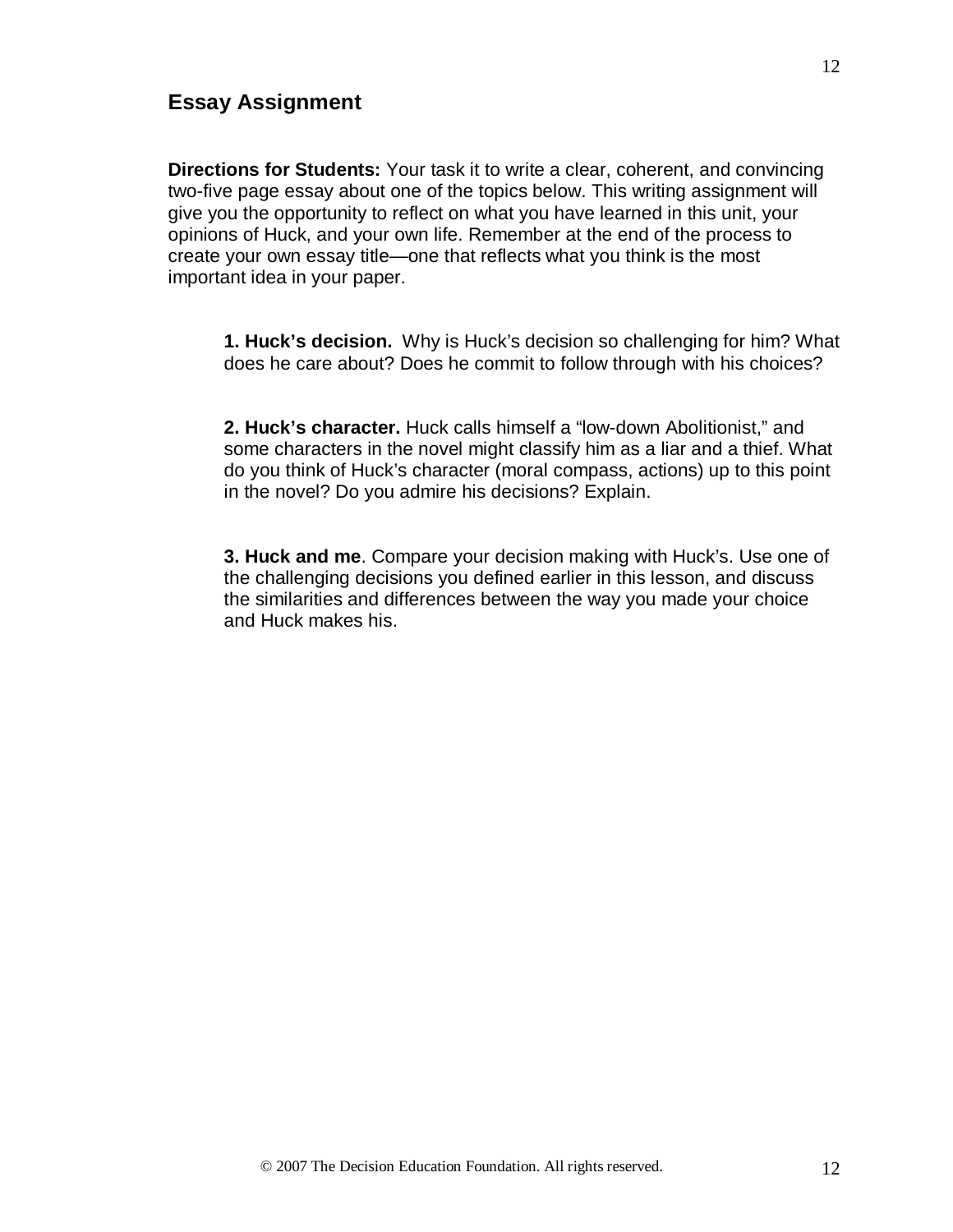### **Third Class: Further Discussion and Writing Workshop**

#### **Materials**

Student Handout 2 (completed during previous class) Teacher Notes for Handout 2 Decision Journal directions Teacher Resource: Additional Decisions in the Novel

#### **Procedures**

- Continue and conclude previous class discussion.
- Writing workshop: students have time to work on their essays while the teacher check homework (progress on the assignment) and answer questions.
- Explain the **Decision Journal** (see **Assessment** for more specific instructions.)
- The **Teacher Resource: Additional Decisions in the Novel** provides information about significant decisions not found in Chapter 16. Teachers can use this list
	- 1. as a guide to discuss student decision journals.
	- 2. for review of the novel and decision concepts (for situations occurring before Chapter 16).

#### **Next Steps**

- **Homework Assignment:** Students continue work on their essays. Assign due dates for rough draft and final copies. Begin **Decision Journal** exercise with next reading assignment.
- Plan the **Optional Performance Task: To Ban, or not to Ban?** See **Assessment** for further detail.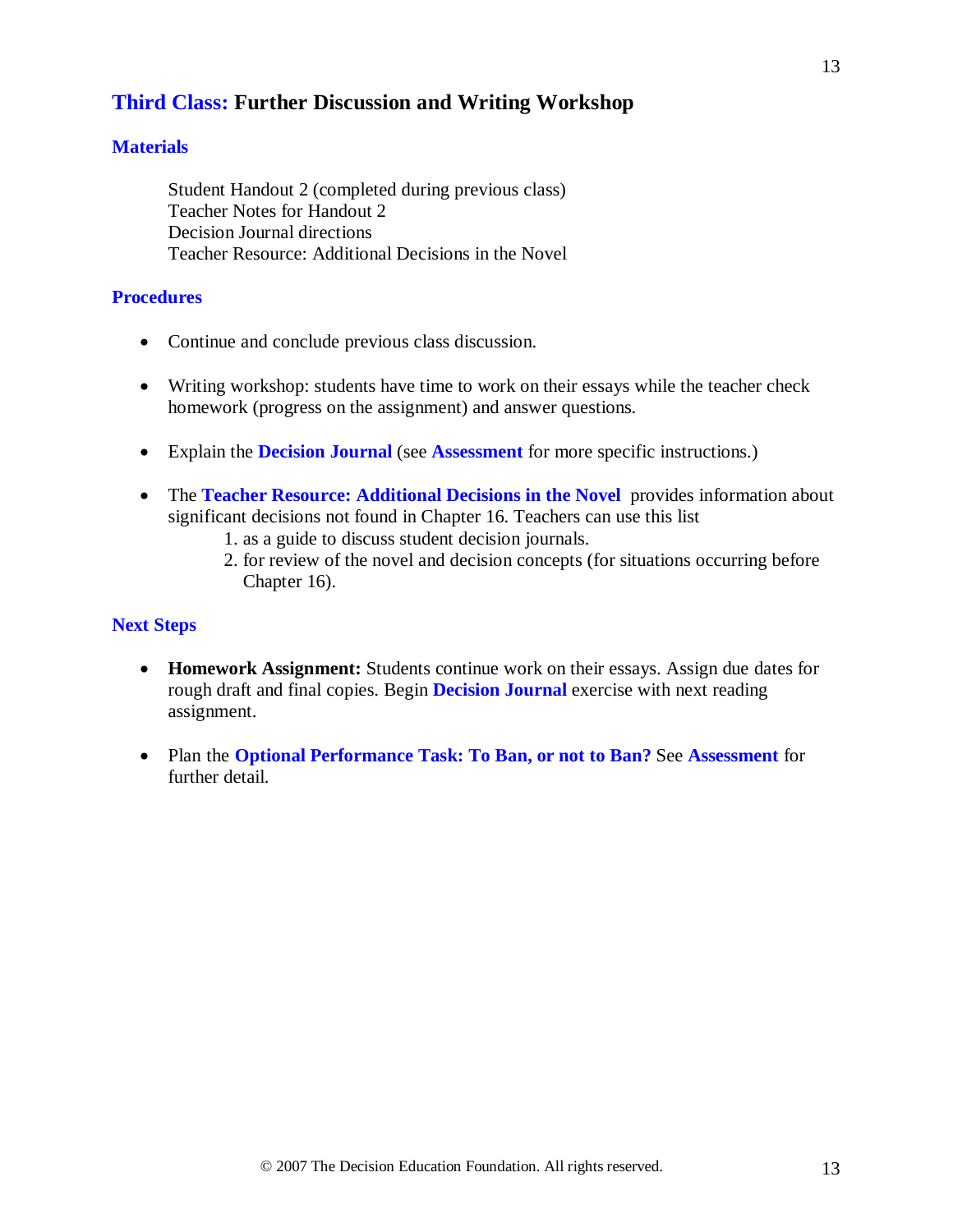### **Decision Journal**

**Directions:** As you continue reading the novel, keep a record of significant decisions. Specific guidelines:

- Use a separate notebook for your journal so that it can be collected without interfering with your note taking during class.
- As you read, list significant and challenging decisions main characters make in the story. Once you have briefly described the decision (and noted the page number where it appears), write a few notes in response to the following questions:
	- 1. How well does the character balance *head* and *heart* to make this decision?
	- 2. What values guide this decision?
	- 3. Which elements of a good decision (refer to the decision diagram) do you see emphasized in this particular situation? Does the character neglect any of the elements?
- Be ready to share and discuss examples during class.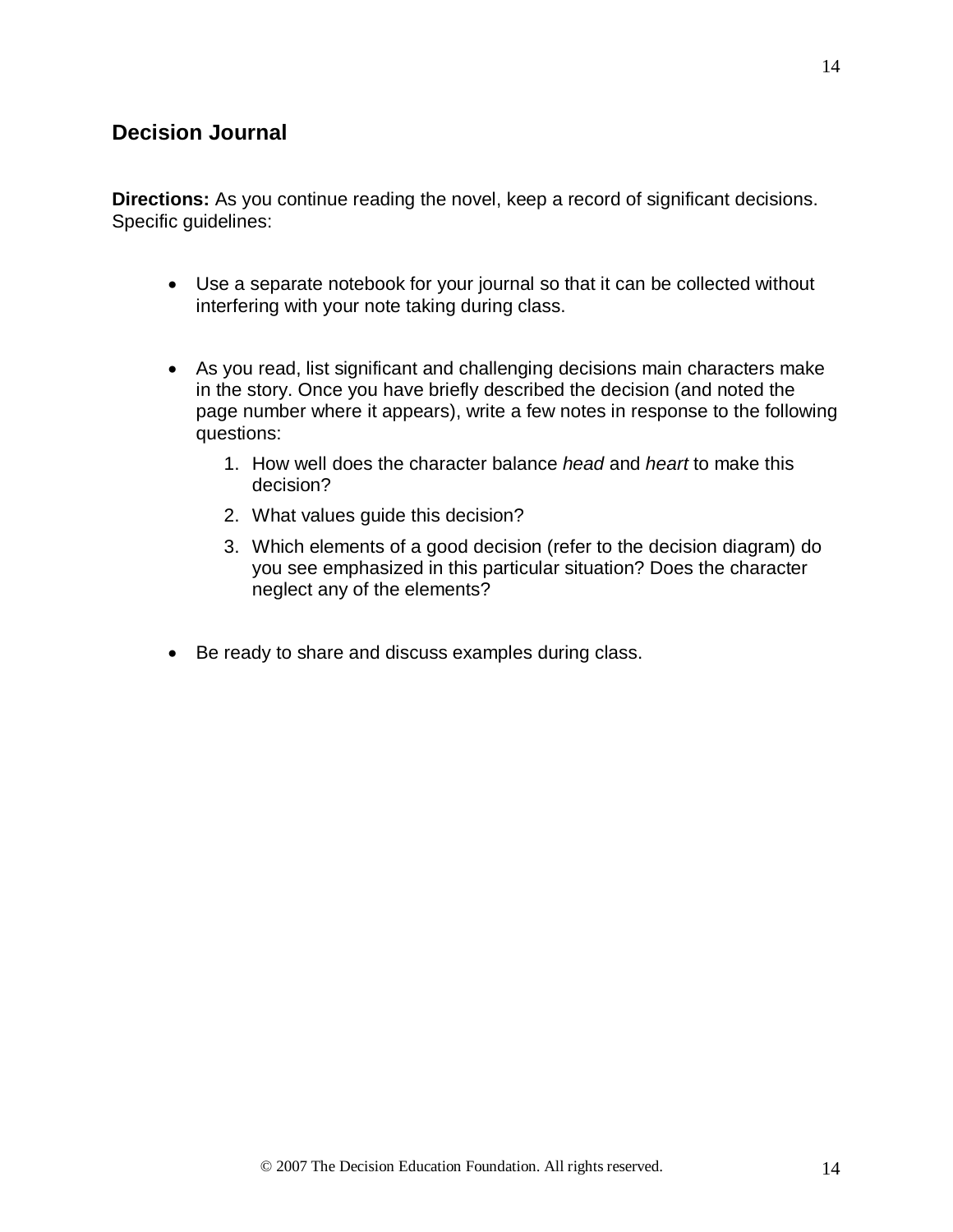# **Teacher Resource: Additional Decisions in the Novel**

Students can explore the following decision situations through class discussion, group work, or writing.

- **Huck resigns from Tom's gang (pp. 21-23) .** Early in the novel, Tom, inspired by the adventure stories he has read, creates and leads a gang. (Note Huck's creative alternative in joining the gang—pages 17-18: he offers up Miss Watson as his required family member to kill if he breaks the oath.) Huck has obviously thought carefully about resigning. Note his reasons and the different way he and Tom see the world around them. A good topic for discussion once students are finished reading the novel: Why does Mark Twain choose to begin and end Huck's story with Tom?
- **Huck gives (signs over) his money to Judge Thatcher (pp. 24-25) .** Realizing his father is in the area, Huck rushes to the judge and begs him to take his money. Students should explore Huck's thinking here. What does it reveal about Huck's knowledge of his father? Huck's forward and creative thinking? What value here enables Huck to be so confident in this strange decision?
- **The new judge decides to reform Pap (pp. 30-31)** A good example of Mark Twain's satire: he ridicules sentimental notions of reform. Ask students to notice the imbalance of head and heart as they discuss this humorous scene.
- **Pap decides not to vote (pp. 34-36)** A racially poignant scene, Pap's decision not to vote provides students with a great opportunity to see contrasting frames (Pap's, the professors, Huck's, ours). Have them explore Pap's reasoning in this decision situation (the man explains his thinking in detail) and compare his character, skills, and education to those of the black professor Pap excoriates. Pap is narrow-minded and holds questionable or contradictory values; however, we can admire his commitment to follow through with his decision.
- Huck decides to escape (pp.38-43) Not wanting to live with either Pap or the widow, Huck comes up with a strikingly creative alternative. Note his careful plan (reasoning), clarity of values (he wants to survive and be free), ability to see the situation from various viewpoints (frame), and his commitment to follow through with the adventure. While Tom calls Huck a "sap head" for not being able to imagine more than a Sunday school group, Huck demonstrates here his ability to think creatively and execute the plans for a real adventure. And throughout his adventure Huck proves himself to be a master story teller who repeatedly uses quick thinking and imagination to extricate himself and others from trouble.
- **Huck and Jim decide to board a wrecked steamboat (pp. 71-80)** This scene provides a rich decision situation to explore. Some points to make during discussion: (1) Notice Tom's influence in Huck's decision (p 72). Ask students to discuss the way Huck ignores Jim's opinion and measures his actions according to what Tom would think. Is Tom a good standard for him to use? (2) Compare the robbers' view of "good morals" in regard to killing a man (p. 74) and Huck's morals about leaving the murderers stranded on the boat (p. 76). Huck's values lead him to make a second decision to save the crooks with the elaborate story about Miss Hooker (pp. 77-79). Note Huck's perspective at the end: while Tom's influence plays a part in beginning the adventure, the widow's influence appears at the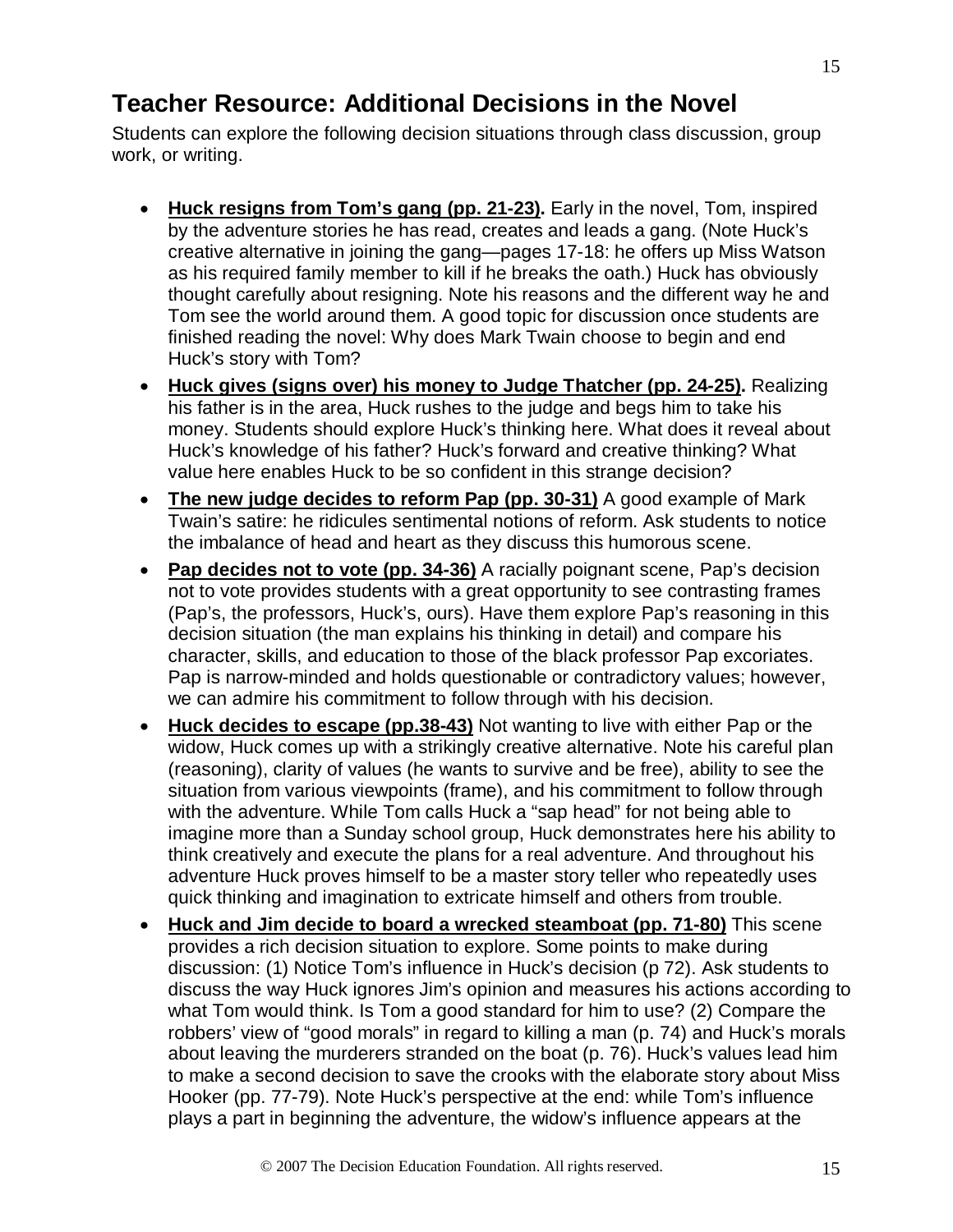end—Huck imagines what she would think about his decision to save the crooks. (p. 79).

- **Huck makes a joke at Jim's expense (pp. 87-89)** Note the change in Huck's values as a result of this choice. Jim's identification of "trash" as the kind of people who disrespect others for no reason is significant: he names Huck his friend and criticizes his action as one that falls short of the respect friends expect of each other. We can imagine Pap playing this joke on Jim with a very different outcome. Unlike Pap, however, Huck listens to Jim, learns from this decision, and takes one more step away from the narrow perspective of his upbringing.
- **Buck decides to shoot Harney Shepherdson (pp. 106-118)** Buck's choice provides an interesting discussion point to begin an exploration of Huck's disturbing adventure with the Grangerford family. Ask students to identify Buck's values in making this choice (pp. 109-110). Also note the gaps of information as Buck explains the reasons for the feud. Huck admits how disturbed he is by the experience (pp. 116-117), and students can compare Huck and Buck's values. Mark Twain causes us to compare the boys through the similarities in their names: while their names rhyme, their backgrounds and values are noticeably different. Mark Twain raises a question here that recurs throughout the novel: What is the definition of a true gentleman? Or, What does a gentleman value? Notice the irony in Huck's description of Colonel Grangerford (pp. 106-107) which begins with Huck describing the man as "a gentleman." The mention of Pap in the same paragraph causes us to compare Huck and Buck's parentage and upbringing. Some questions for discussion: Who has had the better upbringing, Huck or Buck? Whose decisions are closer to those of an ideal or real gentleman?
- **Colonel Sherburn shoots Boggs (pp. 140-146)** What are Sherburn's reasons for shooting the man? What values does he reveal through this choice? Does he make a good decision? Are there other alternatives he could have considered? Note the example of "groupthink" when the mob decides to lynch Sherburn.
- **Jim slaps his daughter (pp. 151-152)** What does this example reveal about anger decision fitness? What does Jim learn from this choice? Jim's reminiscence shows the man's love for his family and his honest self-awareness. Jim admits his mistake, also a habit of Huck's. Even though we sometimes disagree with Huck's definition of right and wrong, good and bad, as with Jim in this scene, we admire Huck's habit of honest self-reflection.
- Huck steals money from the Duke and King (pp.171-174) In spite of being afraid of what the king and duke might do to him and Jim, Huck decides to return the money to the "orphan" girls, and he steals it from the thieves. Question for discussion: What makes Huck finally willing to take a stand against the two frauds? Have his values changed? Also, notice the way Huck carefully considers alternatives and outcomes of this decision (pp 171-172).
- **Huck decides to tell Mary Jane the truth (pp. 181-189)** Huck comments on the risk of telling the truth. Ask students to unravel his logic here. Note that even in this situation where he must make a choice in the moment, he still takes the time to consider alternatives, outcomes, and risks. Ask students to look back at decisions Huck makes in the novel and to consider where he makes choices to mitigate risk for himself and where he makes choices based on the well-being of others as well as himself. Does Huck's choice to tell the truth for the first time reflect any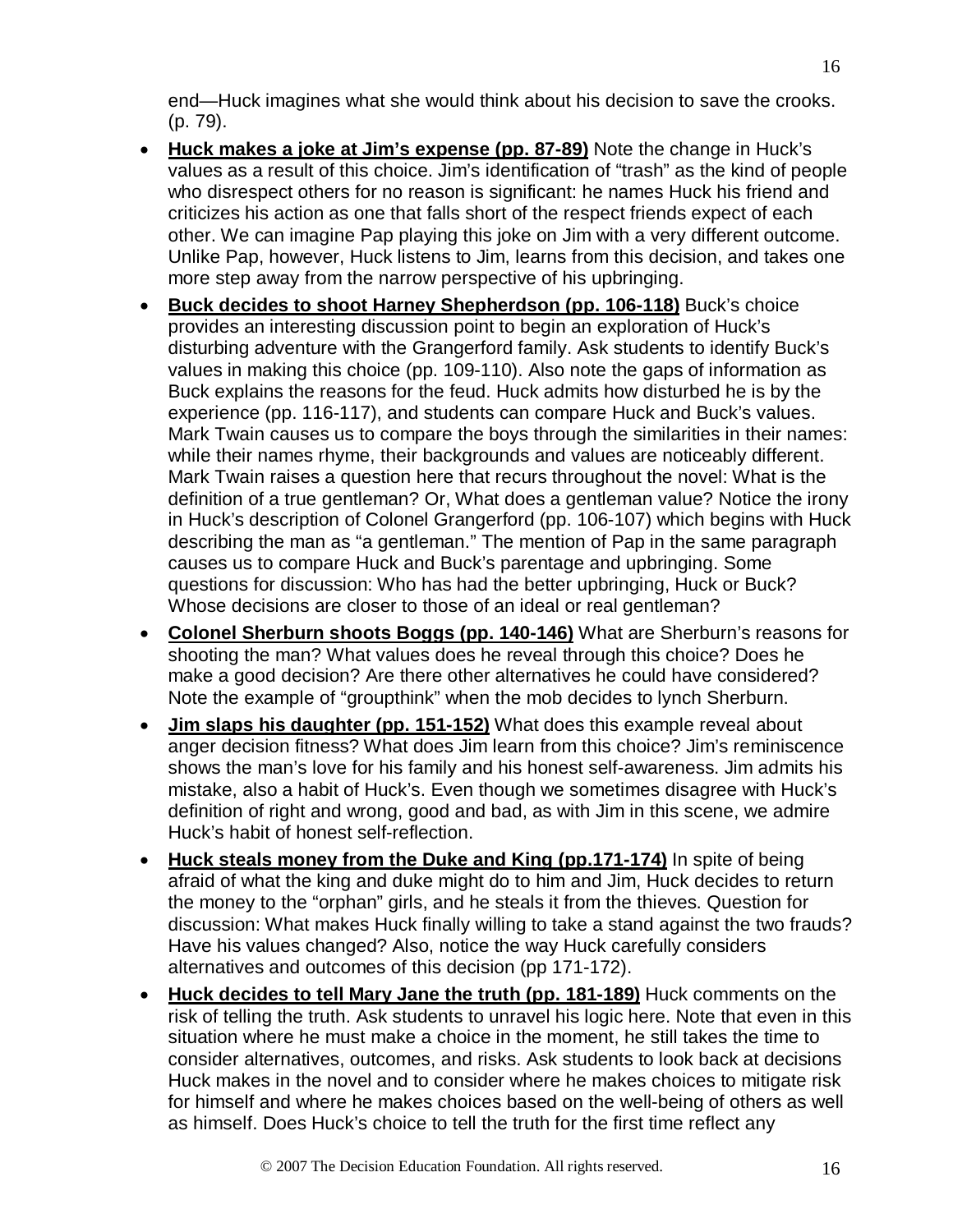significant change in his decision making? Have his values changed? (see top of page 82)

- **Huck follows Tom's plan to free Jim (pp. 224-225)** Is Huck thinking straight here? Are his values the same as Tom's. How does Huck try to be a friend to Tom? This decision leads to the elaborate "adventure" of freeing Jim, and Huck reverts to his role at the beginning of the story as Tom's sidekick. Tom and Huck's involved rescue plan is painful in light of the real adventures Huck and Jim have experienced together. Additionally, the fact (we learn later) that Tom knows Miss Watson has already set Jim free in her will reveals the boy's self-centered view of others—he uses Huck and Jim to create his own imaginary adventure for his own entertainment. Note that even though Huck submits to Tom's plan, their choices throughout the novel reveal very different values.
- **Jim risks his freedom to save Tom (pp. 263-264)** Faced with a wounded Tom, Jim and Huck must decide whether or not to continue running. Points to note about the high quality of this decision: 1) While we do not know exactly what they discuss, Huck consults Jim about what to do. 2) Instead of reacting only with emotion, they think and discuss before they decide. 3) It is clear that Huck lets Jim make the final choice—Jim has much more at risk. 4) Jim considers the perspective and needs of the others involved in making the decision, and Huck admires this quality (which is a solution to racism). Jim uses head and heart. 5) Still under the influence of racial stereotypes, Huck compliments Jim by saying he is "white inside." Also, Jim uses Tom as his example of selflessness, and it is Tom who has caused the dangerous situation and who chooses stylish adventure over empathy for others.
- **Jim gives up his freedom to help the doctor with Tom (pp. 272-273)** What values does Jim exhibit here? What values does the doctor reveal in turning him in? Have students reread and discuss the outcome of the doctor's report (page 273) to those who are treating him harshly. What effect does the story have on the men and Huck?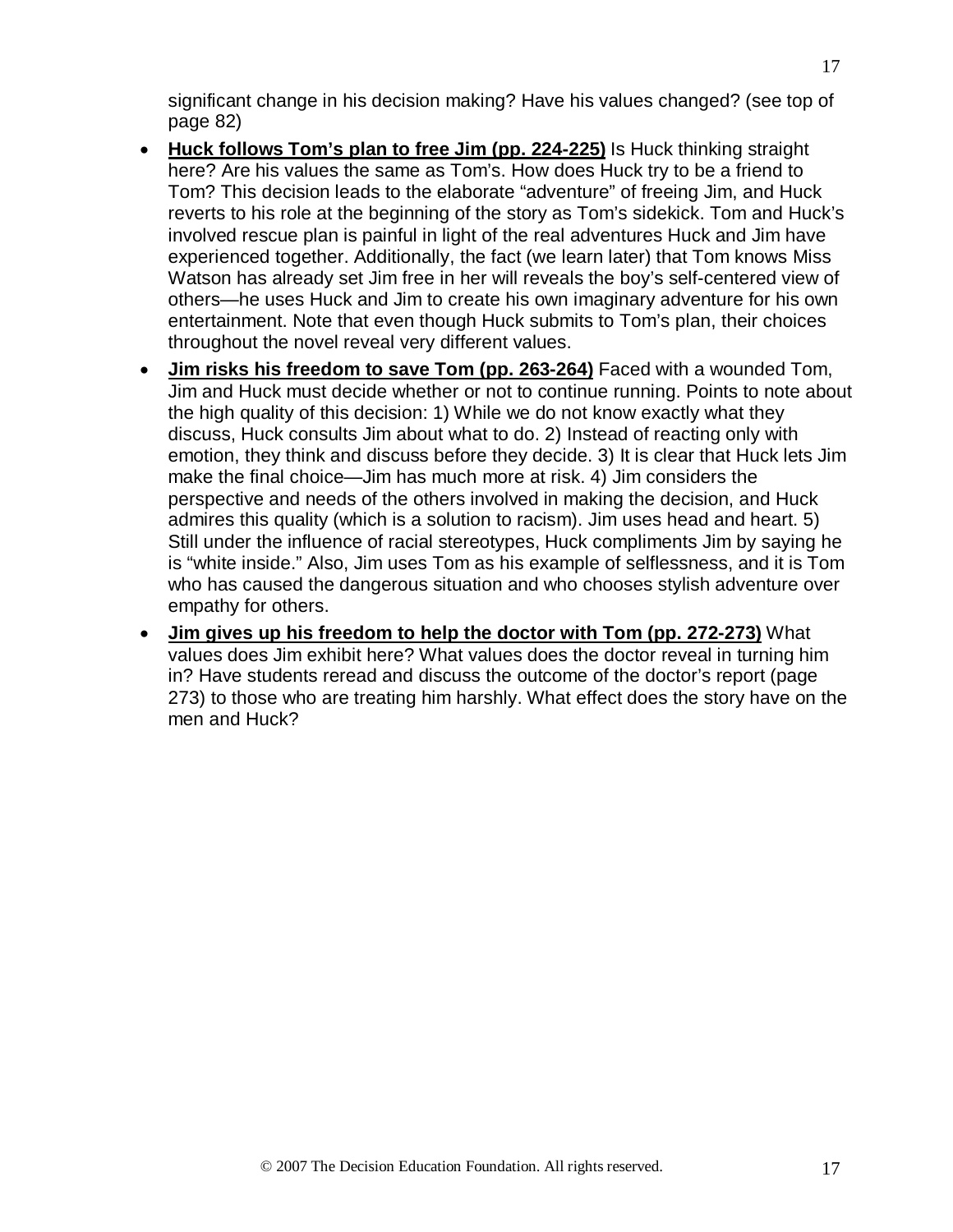# **2. Assessment**

# **Essay Assignment**

**Overview:** The essay is intended to give students the opportunity to review and explore further what they have learned about Huck's character up to this point in the novel and about the basic principles of decision making presented in the unit. While this exercise is designed to allow students choice of topic, teachers can change the directions to best suit the needs of the class. Other possible methods include the following:

- Assigning all three topics as whole class or group discussion exercises. (For group work: divide the class into three groups and give each one a different topic. The goal is to discuss the topic, gather the responses of the group, and present findings for whole class discussion.)
- Choosing one topic for everyone. If the goal is to help students apply what they have learned in the unit to their own lives, the third topic, or one like it, is the one to choose.
- Using the three topics as different sections of one writing assignment. With slight adjustment the topics can serve as guidelines for three parts of one essay. The questions build from a focus on Huck's specific decision situation, to the student's opinion of Huck's choices, to personal selfreflection.

While it is important to emphasize that the essays need an introduction, body, and conclusion as well as illustration from the novel and the students' lives, teachers should add additional writing guidelines according to the current needs of the class.

**Directions for Students:** Your task it to write a clear, coherent, and convincing two-five page essay about one of the topics below. This writing assignment will give you the opportunity to reflect on what you have learned in this unit, your opinions of Huck, and your own life. Remember at the end of the process to create your own essay title—one that reflects what you think is the most important idea in your paper.

**1. Huck's decision.** Why is Huck's decision so challenging for him? What does he care about? Does he commit to follow through with his choices?

**2. Huck's character.** Huck calls himself a "low-down Abolitionist," and some characters in the novel might classify him as a liar and a thief. What do you think of Huck's character (moral compass, actions) up to this point in the novel? Do you admire his decisions? Explain.

**3. Huck and me**. Compare your decision making with Huck's. Use one of the challenging decisions you defined earlier in this lesson, and discuss the similarities and differences between the way you made your choice and Huck makes his.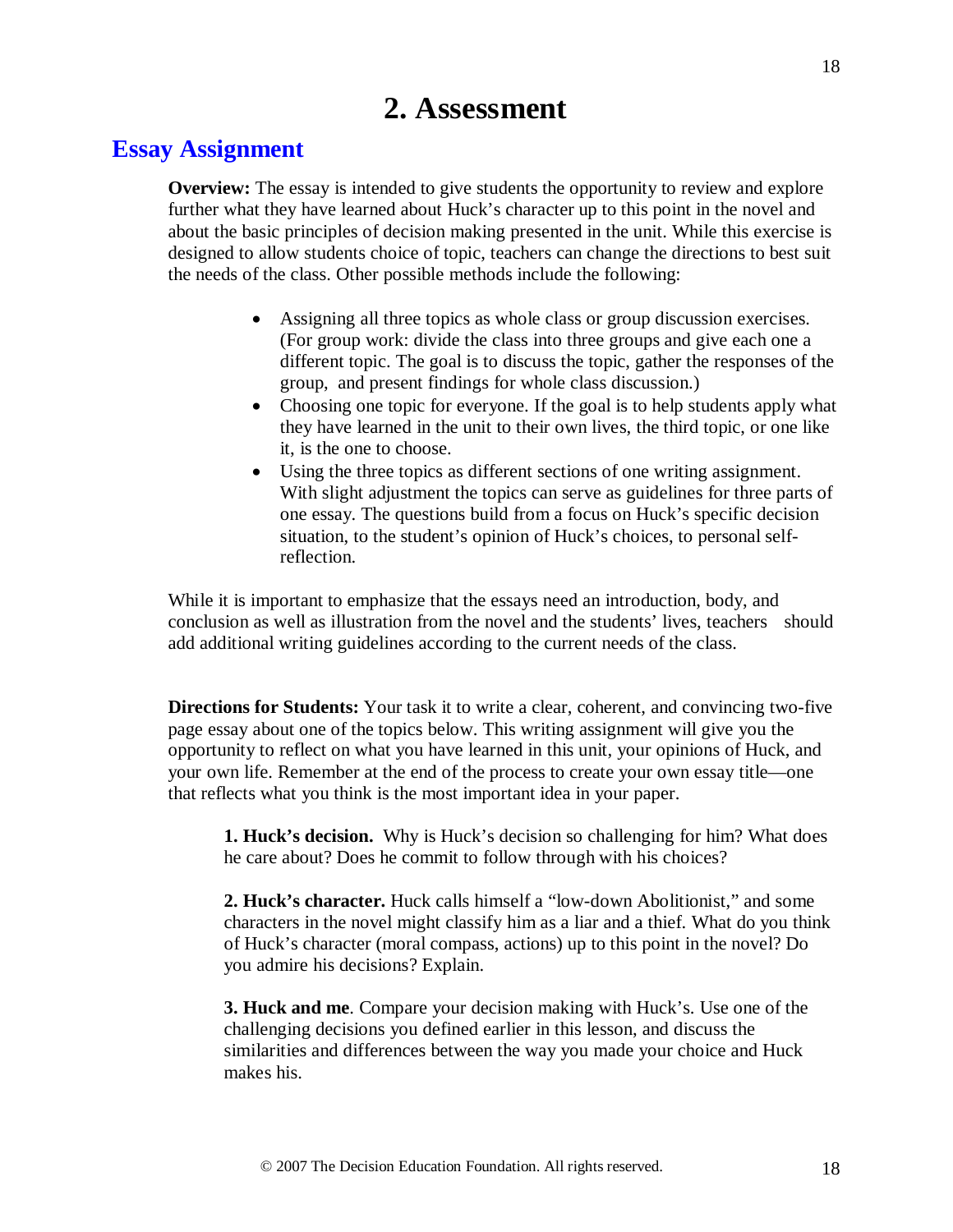# **2. Assessment (continued)**

# **Optional Performance Task:** *To Ban, or Not to Ban?*

Goal: Use the Cherry Hill School District's experience as a case study for students to wrestle with the decision of whether or not *Adventures of Huckleberry Finn* should be banned from their high school classrooms. The Cherry Hill case provides the framework for students to think about their own school.

**Role:** Five groups of students will represent the five groups involved in the case: students, parents, teachers, administrators, and professors.

**Audience:** The principal and top school administrators.

**Situation:** The class has been asked to make a recommendation to the principal and other top administrators about whether or not the school should teach *Adventures of Huckleberry Finn*.

**Products:** (1) Town Hall discussion of the major issues. The class will conduct a meeting in which the five constituencies will present the major issues that group has defined and discussed. (2) A one page report form each of the five groups summarizing main concerns and points of that particular group.

#### **Standards and Criteria for Success:**

- (1) Specific list of the particular group's concerns with explanations of each.
- (2) Specific suggestions to address those concerns.
- (3) Organized presentation in the Town Hall meeting (including 1 & 2 above).
- (4) One page "executive report" for the principal. This report should include  $1 \& 2$  above.

#### **Teacher Directions:**

• Introduce the Cherry Hill situation by reading only the first four paragraphs found on the following web page:

<http://www.pbs.org/wgbh/cultureshock/teachers/huck/controversy.html>

Explain to the class that they will use the Cherry Hill conflict as a framework to explore whether they think the novel should be taught in their school. Have students research the population statistics for their school.

• Divide the class into five groups and assign them their roles (students, parents, teachers, administrators, professors). Explain that they will address the question ONLY from their assigned perspectives. Give the groups time to do the following:

> --Brainstorm and make a list of all the issues (positive and negative) they think their constituency has about teaching the novel to high school students.

> --Organize the list with the benefits listed first and the problems listed next—in order of importance, if possible.

> --Discuss the problems further and list all possible solutions that arise from the conversation.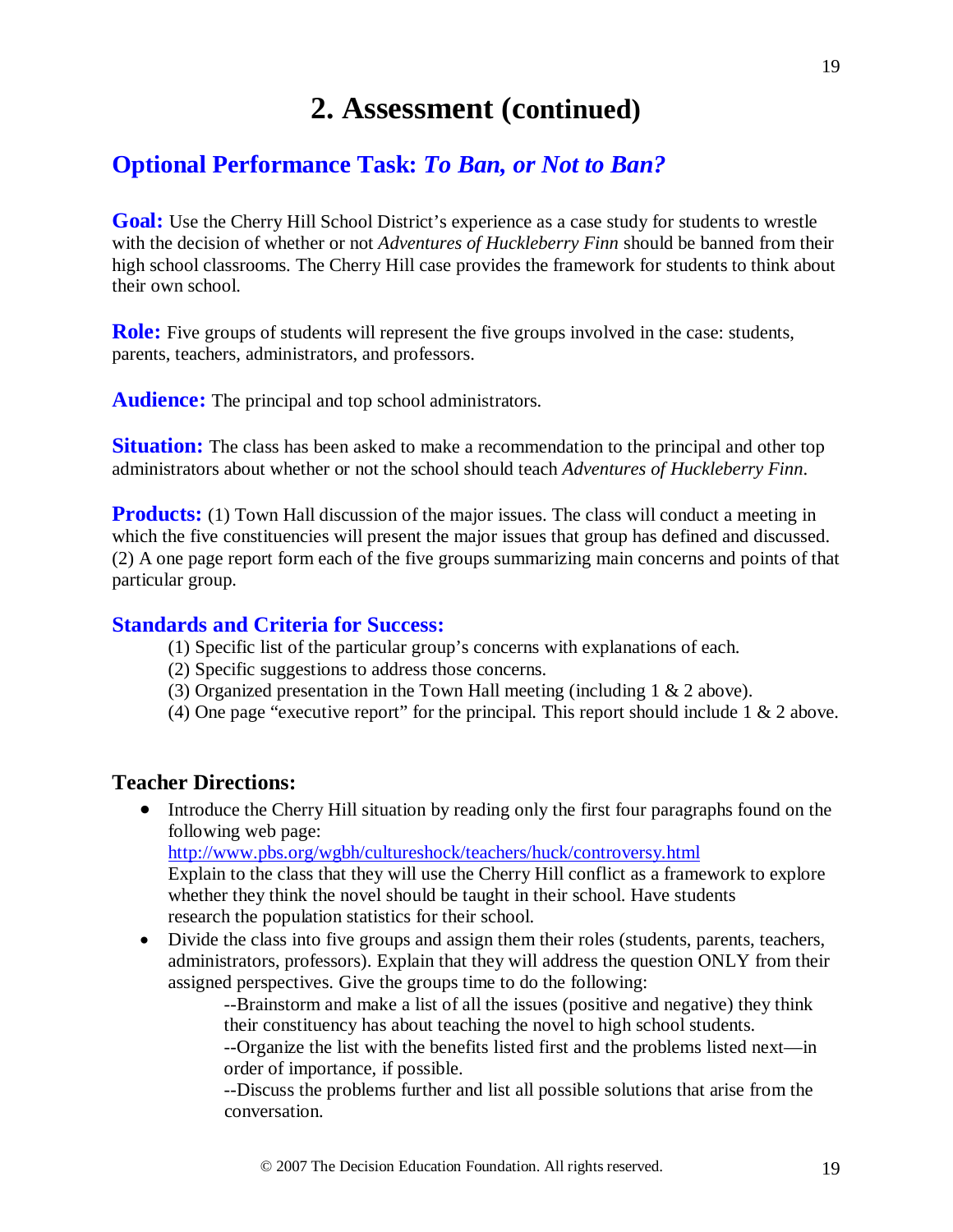- Once groups have had a chance to create their lists, use excerpts from "Perspectives from Cherry Hill" [\(http://www.pbs.org/wgbh/cultureshock/teachers/huck/perspectives.html\)](http://www.pbs.org/wgbh/cultureshock/teachers/huck/perspectives.html) as needed to help groups with their discussions. Encourage them to make any necessary distinctions between Cherry Hill and their school. Notice that there is a section for each of the five constituencies.
- Ask each person to write an executive summary for their group, and the next day give the groups time to share, discuss, pick, and revise a final version to hand to the principal (and you).
- Schedule the Town Meeting and invite the principal and other administrators to listen and observe. At the end of the discussion, vote by secret ballot on the issue. Include visitors' and your own vote.

## **Decision Journal for the** *Adventure of Huckleberry Finn*

**Directions:** As students continue reading from Chapter 16, ask them to keep a decision journal according to the following guidelines:

- Use a notebook or create a separate section in your class notes<sup>\*</sup> to keep a decision journal while you read the rest of the novel.
- As you read, list significant decisions main characters make in the story. Once you have briefly described the decision (and noted the page number where it appears), write a few notes in response to the following questions:
	- 1. How well does the character balance *head* and *heart* to make this decision?
	- 2. Which elements of a good decision (refer to the decision diagram) do you see emphasized in this particular situation? Does the character neglect any of the elements?
- Be ready to share and discuss examples during class.

**Note to Teachers:** Explain to students how they will present examples from their journals to the class. Below are some possible methods:

--Assign students different sections of the novel so they know when they will be expected to present.

--At the beginning of a class discussion, ask students to share the decisions they discovered in the previous night's reading. Allow students to help you determine which deserve discussion and select presenters accordingly.

--You choose the decision you want students to discuss in class, and assign them ahead of time.

--Explain to the class that you plan to collect the decision journals from time to time both to check student understanding and to gain insight about the direction for future discussions. It is best if students have a separate notebook solely dedicated to the decision journal. When you collect journals, students will still have their class notes.